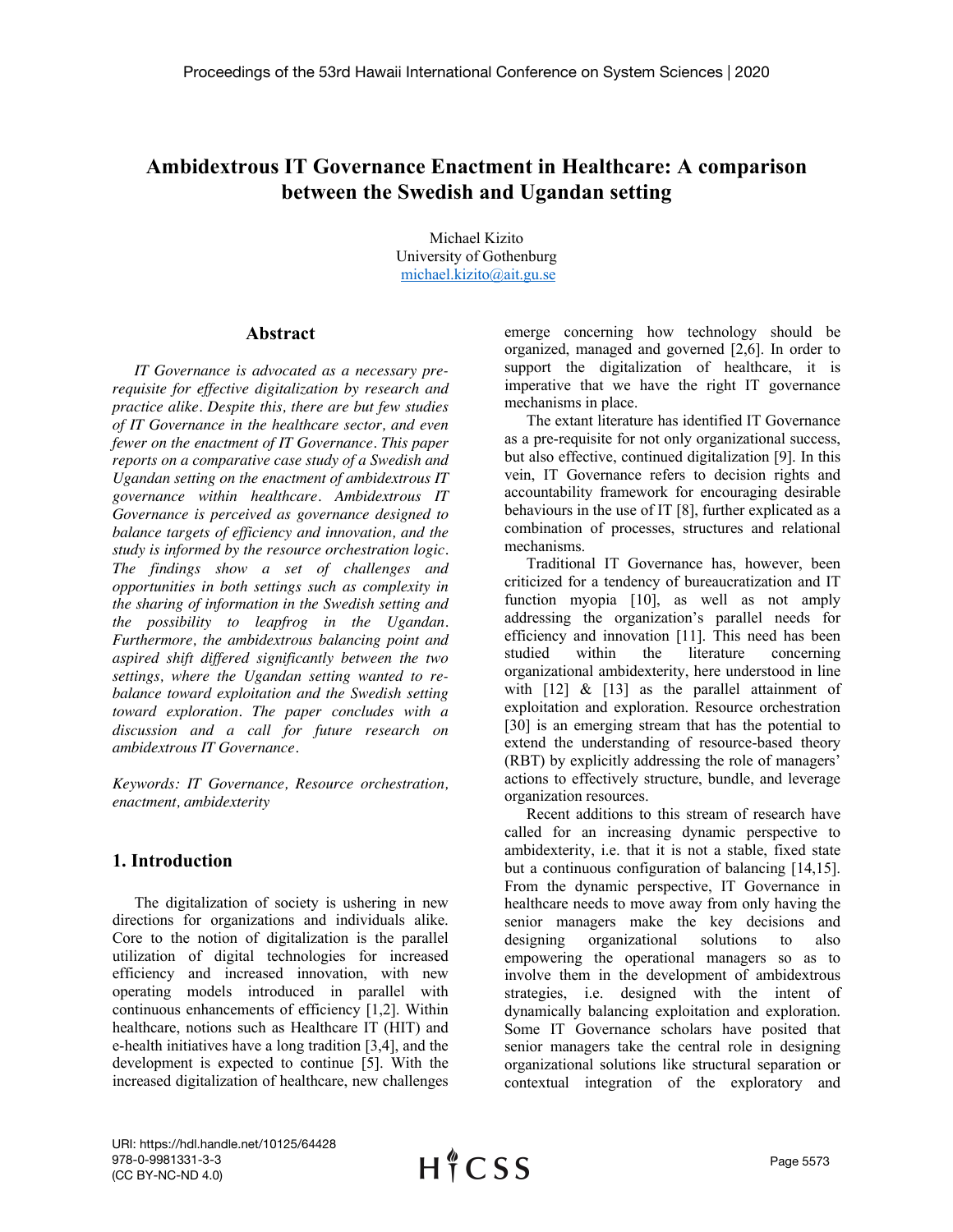exploitative tasks [16]. On the other hand, [15] state that operational managers use configurational practices to constantly adapt and align to their initiatives' organizational contexts. This allowed them to cope with the persistent tensions in their daily activities which are as a result of simultaneous pursuit of exploitation and exploration. They make the assumption that the senior executives' design choices coupled with organizational systems and processes of the operational managers complement each other in the bid to achieve ambidexterity. The research is guided by the following research question:

*How is ambidextrous IT Governance enacted in healthcare organizations in different economic development settings?* 

This study contributes through comparing two settings where the ambidextrous balancing point between exploitation and exploration is expected to differ, and through offering a unique account of how ambidextrous IT Governance is enacted, operationalized through a resource orchestration lens. The paper is organized accordingly, section 2 discusses the theoretical background, section 3 the method, section 4 results from the study and section 5 is the discussion of the findings and the conclusion.

## **2. Theoretical Background 2.1. IT governance and Ambidexterity**

The pervasive use of IT as a crucial support for the sustainability and growth of business, creates a critical dependency on IT that demands for a specific focus on IT governance [7,17,18]. The digitalization of healthcare has been laden with difficulties in the past [19]. Given the increased pressure to control and monitor costs as well as IT investments making a significant portion of organizations' budgets, effective IT governance is seen as a vital means to ensure returns on IT investments and improve organizational performance. IT governance has been portrayed as a necessary element of successful digitalization in the sense that it is concerned with IT project selection and prioritization issues and how the authority for resources and the responsibility for IT are shared between business partners, IT management and service providers [8,20]. Healthcare organization thus need to take IT governance seriously in order to facilitate the digitalization of healthcare.

Effectively realizing IT governance requires a set of IT governance mechanisms to encourage the congruence with organizational mission, strategy, values, norms, and culture [21,22] which in turn promotes desirable IT behaviours and governance outcomes. An organization's IT governance

mechanisms are often indicative of the sophistication of its management capability—both IT and business [3,10]. Solid IT and business relationships can be considered as one way of realizing successful digitalization. This is because of the trust and shared understanding between the IT and business executives.

IT governance mechanisms can be looked at alongside the lines of ambidexterity research. Studies on ambidexterity focus on the assumption that senior managers are the main decision makers who set the direction, design organizational solutions to address tensions and guide organizational implementation of these solutions [23,24]. These studies portray the operational managers as less influential and peripheral implementers, who are meant to explore or exploit, but are not necessarily involved in the development of ambidextrous strategies and the design of ambidextrous organizational solutions. This view was deemed inaccurate by [25] where they found that operational managers play a proactive role in initiating ambidextrous strategies. Zimmermann et al's [25] argument holds for healthcare organizations in which decision-making cuts across the many stakeholders in healthcare. As such they assume that ambidexterity is a result of senior executives' design choices together with actively shaped organizational systems and processes by the operational managers. Zimmerman et al [15] state that operational managers in successful initiatives used three activities (configurational matching, configurational contrasting and configurational exposure) to adapt and align their initiatives' organizational contexts. The matching and contrasting activities were mainly used to pursue the objectives of ambidexterity in the product while the exposure practice helped in the integration across the various domains.

Since ambidexterity in an organization takes a long time to develop, most of the studies indirectly assume an optimization logic. Organizations that maintain their ambidextrous orientation learn from experience and thus improve their ability to balance exploitation and exploration and this may result into superior long-term gains [26]. Despite the static ambidexterity perspective, the larger exploration/exploitation debate has benefited from dynamic contributions. Formal models of exploration and exploitation [27] build on [12] original model of exploratory choices, exploitative choices and feedback from these choices. Organizations are expected to choose from a set of policy alternatives in formal models while facing uncertainty with regard to each alternative's payoffs [27]. When organizations choose between exploiting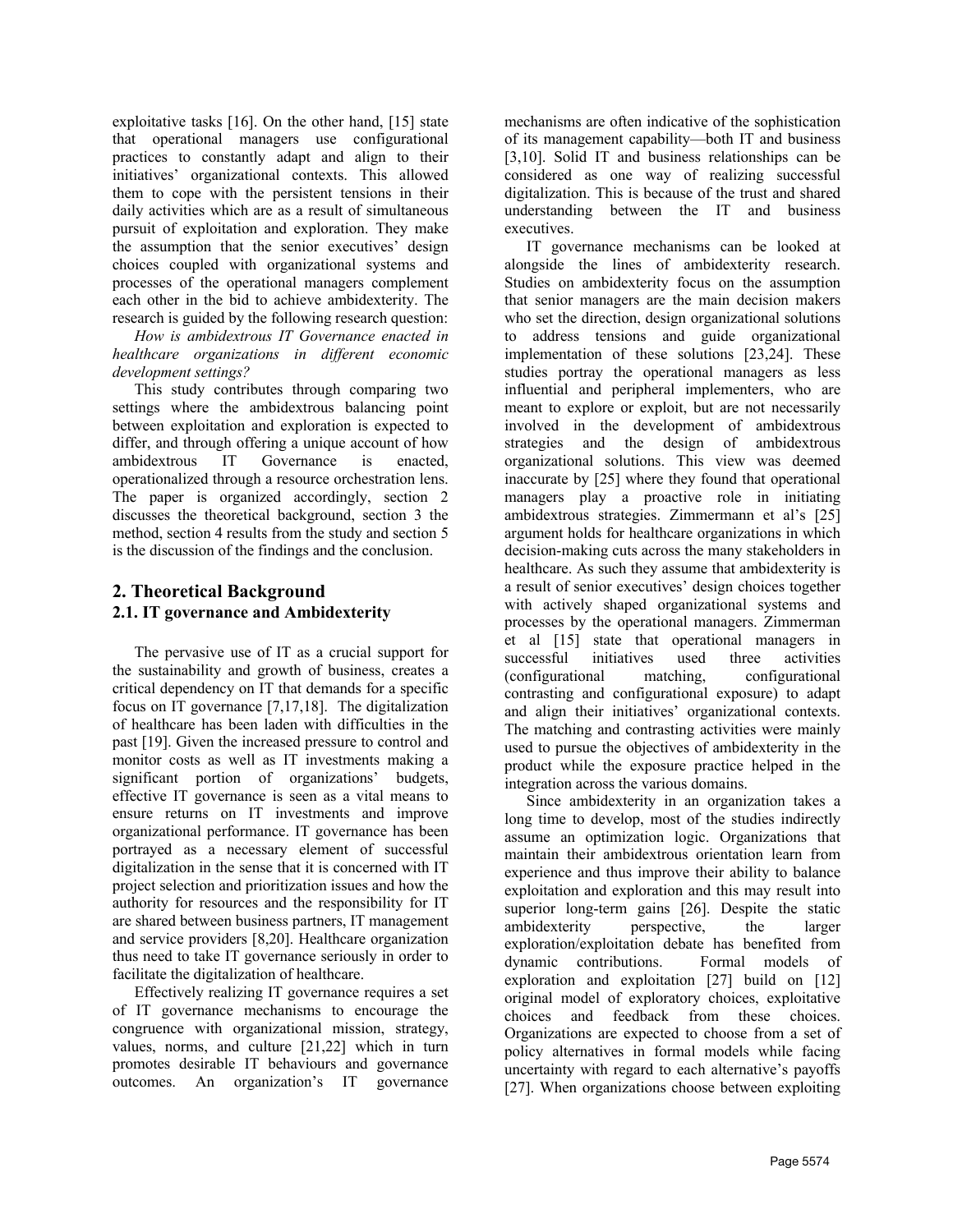existing knowledge and exploring new knowledge, they lessen the uncertainty with regard to their available choice set [14].

Ambidextrous IT governance enactment brings into play the collection of activities that are carried out in relation to IT governance configuration. This calls for deliberate effort to ensure control in a behavioural role so that individuals working on IT projects for this case in healthcare act in a way consistent with organizational objectives [28]. Previous research on IT governance had its focus at the corporate level [29] on issues to do with structures, processes and relational mechanisms and these were focused on a static perspective. However, Luger et al [14] develop a dynamic perspective on ambidexterity by clarifying the contingent nature of the ambidexterity/organization performance relationship and by the integration and extension of the ambidexterity and formal modelling perspectives on ambidexterity. Organizations can achieve ambidextrous IT governance by performing a set of actions. This study adopts resource orchestration, an emerging research stream which has the potential to extend the understanding of resource-based theory (RBT) by explicitly addressing the role of managers' actions to effectively structure, bundle, and leverage organizational resources.

#### **2.2. Resource Orchestration**

Resource orchestration involves structuring the portfolio of resources, bundling of resources to build capabilities and leveraging capabilities in the market place [30]. Structuring includes acquiring, accumulating and divesting of resources, which may involve procuring new resources, improving the existing or decommissioning some resources. Bundling on the other hand is about stabilizing, enriching and pioneering of the existing resources in order to get the best out of the resources. Last but not least Leveraging involves mobilizing, coordinating and deploying of resources. This involves having multidisciplinary teams that can work together to realize the organization's strategic objectives. In healthcare where there are different stakeholders that include clinicians, health IT staff among others, resource orchestration is one approach that can enable coming up with resource-related actions that can inform enactment of ambidextrous IT governance in healthcare organizations. Work on resource management distinguishes between the processes of structuring, bundling, and leveraging from the actual resources being managed [31]. Thus, the processes of resource management refer to what Kraaijenbrink et al [32] call "managerial capabilities." In essence,

managers on all levels engage in structuring, bundling, and leveraging processes with the purpose of effectively utilizing the organization's resources to reach an objective such as entering and successfully competing within target markets. This is supported by the empirical tests by Ndofor et al [33] and the results show that managerial actions mediate the resource-performance linkage, thereby providing support for the manager's role in creating a competitive advantage. The actions of the managers must simultaneously address capability strengths and weaknesses in order to realize a competitive advantage [34].

## **3.Method**

The study involved dual case studies in two different settings. The rationale behind selecting two different settings was to find comparable case studies where the environmental dynamics differed, since this is regarded as a contingency variable within organizational ambidexterity studies [35,36,37]. According to previous findings, an organization acting in an environment signified by a higher degree of dynamism would need to have a higher emphasis on exploration rather than exploitation [38]. The case study approach was used since it is suitable to study phenomenon in real life context where there is no control of the events that are happening in the healthcare organizations in the different settings [39]. The study done in the Swedish case was carried out in the Västra Götland Region (VGR) in Sweden's second biggest city Gothenburg. VGR was selected on the basis that it is a relatively big organization with 55,000 employees and is a driving force for development in western Sweden [40]. The region collaborates at many levels with academia, the private sector and other public sector organizations.

The study in the Ugandan case was carried out in the capital city Kampala and in two upcountry towns namely Fort portal and Mbale. The capital city was chosen because it is host to the National referral hospital and most of the healthcare organizations both private and public that provide healthcare services. The two upcountry towns were chosen as they are host to regional referral hospitals and so are considered the first point of contact for most patients who require specialised treatment. The healthcare organizations in the capital city and upcountry towns have clinician training schools (Academia) and also work closely with other medical bureaus that provide healthcare support services. Being the flagships of healthcare in the country, they are considered to have adopted the use of health IT.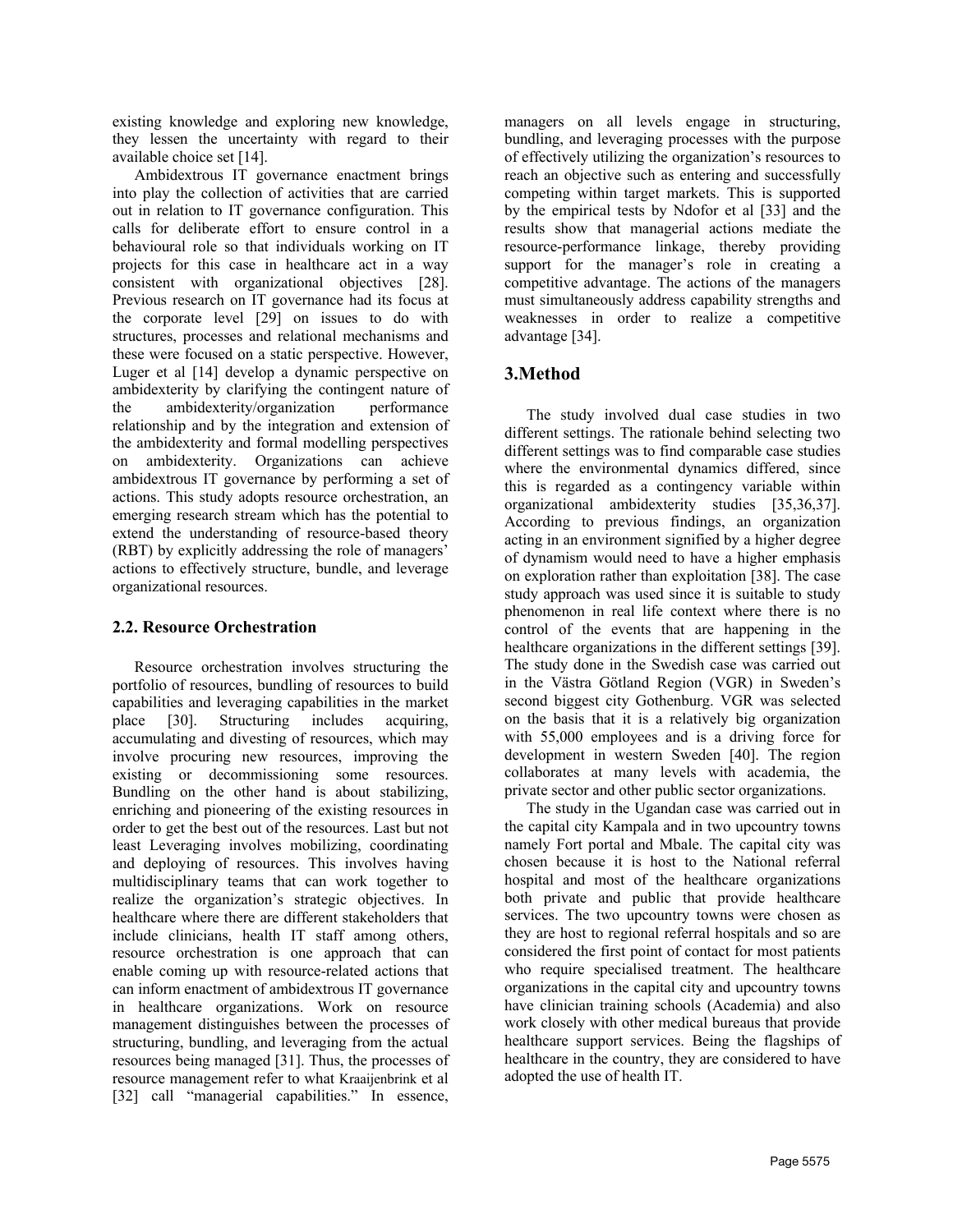In the developed economy context, data collection was carried out in two phases. In the first phase selection of suitable online secondary sources of data and newsletters regarding healthcare initiatives in VGR was done. In the Ugandan case, data was collected from key stakeholders who mainly included health IT professionals and administrators/policy designers. In-depth interviews were conducted in both settings. In the Swedish case, there were 10 informants while in the Ugandan case there were 11 informants (Table 1). In addition to interviews, secondary data was collected from online sources.

**Table 1 Informants interviewed in both settings**

| <b>Swedish context</b> |                       | <b>Ugandan context</b> |            |
|------------------------|-----------------------|------------------------|------------|
| Organiza               | <b>Designation of</b> | Organiza               | Designati  |
| tion *                 | person                | tion *                 | of<br>on   |
|                        | interviewed           |                        | person     |
|                        |                       |                        | interview  |
|                        |                       |                        | ed         |
| <b>Black</b>           | Project Head          | Omega                  | Head IT    |
| Yellow                 | Area<br>IT            | Beta                   | IT         |
|                        | Manager               |                        | Manager    |
| Red                    | strategist/<br>IT     | Alpha                  | Systems    |
|                        | Radiology             |                        | Administr  |
|                        |                       |                        | ator       |
| Blue                   | Strategist<br>and     | Gamma                  | IT Head    |
|                        | Enterprise            |                        |            |
|                        | Architect             |                        |            |
|                        | Strategic             | Phi                    | Manager    |
|                        | Architect             |                        | Medical    |
|                        |                       |                        | Services   |
|                        | eHealth               | Delta                  | IT         |
|                        | Expert/Radiolo        |                        | Officer    |
|                        | gy Nurse              |                        |            |
|                        | Care<br>Head          | Theta                  | IT         |
|                        | Digitalization/       |                        | Officer    |
|                        | Retired               |                        |            |
|                        | Medical               |                        |            |
|                        | Doctor                |                        |            |
|                        | Digitalization        | Lambda                 | IT         |
|                        | Strategist            |                        | Head       |
|                        | Chief                 | Kappa                  | Com        |
|                        | Standardizatio        |                        | missioner  |
|                        | n officer             |                        |            |
| Green                  | Programme             | Epsilon                | Direct     |
|                        | Manager               |                        | $e-$<br>or |
|                        | <b>PICTA</b>          |                        | governme   |
|                        |                       |                        | nt         |
|                        |                       |                        | services   |
|                        |                       |                        | Health     |
|                        |                       |                        | Lead       |

\*Names of organizations in table are pseudo names

The interviews focused on issues of governance of IT and resource orchestration activities in healthcare and were conducted following an interview guide. They lasted between 45- 60 minutes. All interviews were recorded and transcribed. A single coder used Thematic analysis [7] for data analysis. In the analysis multiple coding was done focusing on thematic similarity and theoretical coding which helped discover the core category that identified the primary research theme. This framework was used because it focuses on the managers' resource-related actions and how these actions influence organization outcomes such as value creation and the development of competitive advantage.

#### **4. Results**

The results are presented using the resource orchestration framework by highlighting the resource orchestration activities in the two settings.

#### **4.1. Structuring**

Structuring refers to the portfolio of resources. IT involves acquiring, accumulating and divesting of an organization's resource portfolio [30]. Findings show that there is a plan to divest old and acquire new IT systems in the Swedish case. Currently, accumulation of resources is what is happening while the planned divesture and acquisition of resources is in plan. The reason for this is that some of the old systems have a lot of information that is useful but are not compatible with the new systems and therefore are not able to share information with other systems as stated by the strategist and Enterprise Architect; "*We are trying to build Gartners bimodal—mode 1 getting old systems to work right now that is maintenance. The systems from the 80s have to run and cannot shut down so we have to have the backups and the mode 2 we have the innovation mode. Which is close to what you are looking for*." In order to have the old systems share information with the new systems, APIs have been developed in order to have news systems pick information from the old systems though it is not sustainable. There is need for standardization in order to guide the procurement of new healthcare systems that can work together with the financial and administrative systems as further stated by the strategist and Enterprise Architect; "*Up until now this has not been done in the architectural way it is only done by getting some money and some people start some project like Sahlgrenska which sometimes doesn't work. So much of my work right now is strategy looking 5 years ahead and trying to start the right things*." In the Ugandan case, there has not been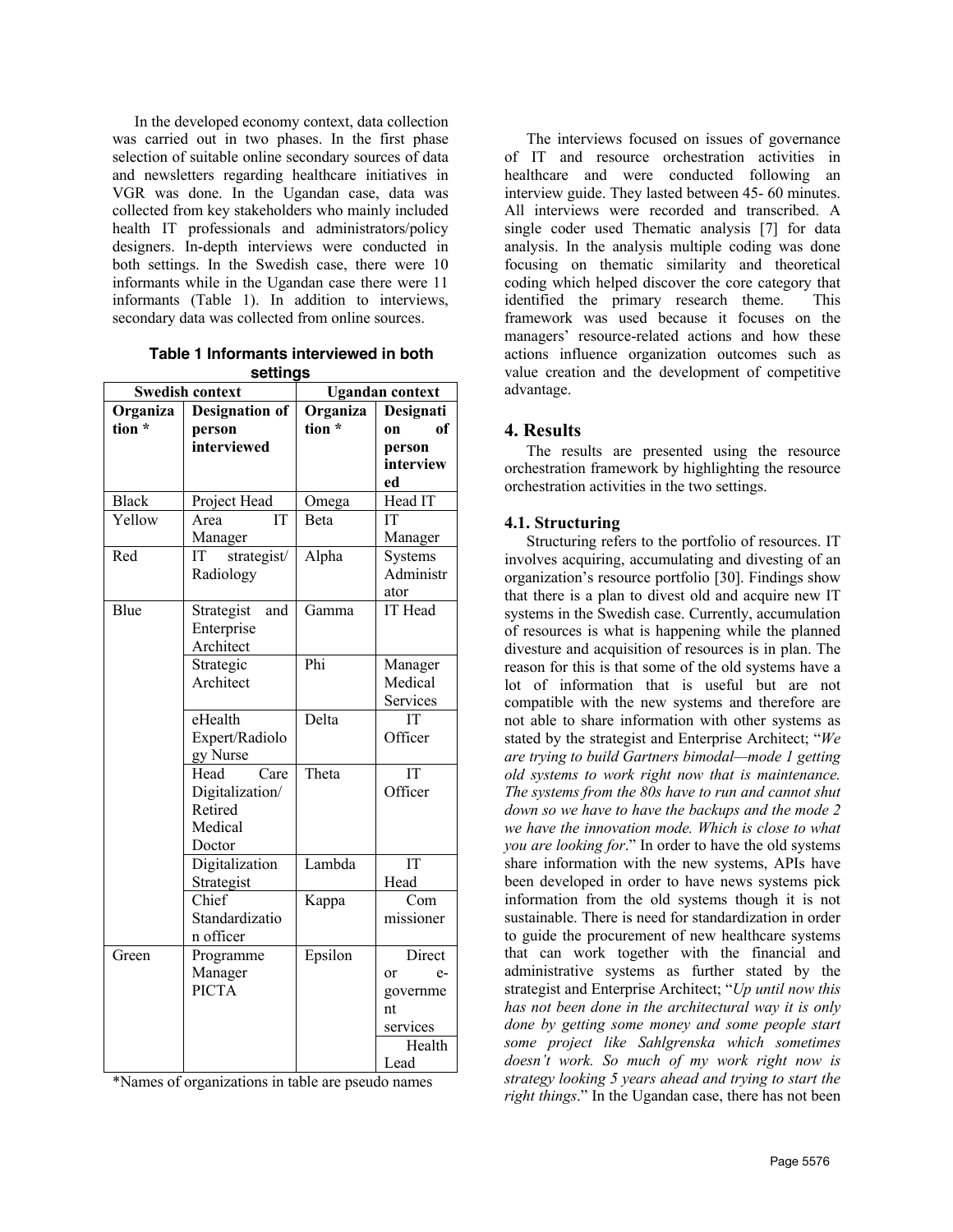much in terms of health IT systems and thus acquiring of new systems is possible without a lot of challenges. The issue though is that the financial resources channelled towards this effort are minimal and the acquisition of health IT systems is likely to take a long time. In the Swedish case, county councils have the financial resources to procure what is deemed necessary as opposed to the Ugandan case where the central government has to cater for all the districts in the country and healthcare is not prioritized. As mentioned earlier that lack of sharing of information in the Swedish case has brought about the need for the county councils to work together and share information. This is specifically in the case of a patient who may fall sick when they are away from their resident county council. Currently they have to print out their medical records as they go and visit the primary healthcare facility. This is one of the issues that needs to be addressed with digitalization. The standardization officer in the Western Region of Sweden in support of county councils working together noted that they have developed an information model to help in the interoperability: "*A lot of people in healthcare in Sweden and many countries are as well are so reluctant to buy one system but they don't realise what they are buying. They are buying and inheriting an information model that will cause them a lot of trouble when it comes to interoperability because they can't change it. But the step we took is we put the most effort in defining our information model, how the data should be structured. By doing that it is simpler to connect our systems to other systems*."

On the part of divesting, the VGR region of Sweden are on course to get rid of the old systems and replace them with new systems seamlessly built into the core system. This was corroborated by the IT strategist and he stated "*The next step which we are about to take is to throw out a lot of older systems and reset the healthcare IT with a new core system for general healthcare. Speaking of the diagnostics part of this, I am not sure that we shall exchange the current systems not all of them like for example X-ray we have well-functioning infrastructure but for Laboratory there must be some kind of change*".

In the Ugandan case, the private healthcare organizations that have some health IT systems in place have embarked on *accumulation*, to grow the health information systems network in public healthcare organizations over the country. This is to improve on service delivery so that wherever a patient goes to seek medical assistance within the networked healthcare organizations, they can get help as their medical records will be accessible. The IT manager of one of the private healthcare organization

stated that "*Information sharing is easier within the network of healthcare organizations—right now MS Dynamics Nav2016 is being used at the headquarters but will be rolled out to the rest of the clinics which are using Navision attain*". Much as there are efforts to get the different healthcare organizations systems connected to share information, there is a challenge of bureaucracy in the procurement of new infrastructure required for many of these projects and non-IT savvy clinicians who are supposed to use the system. The health IT officer in support of this stated that "*in the bid to realize the sharing of information amongst the various systems comes the need for infrastructure changes which requires approvals and procurement and these processes can be rather long and then later after the implementation has been done, there is need to train the clinicians on the use of the health information system.*"

In the Swedish case, we see exploitation of actions on the old systems in order to have a clear patient history to help the younger health professionals deliver the necessary treatment and services. At the same time, we see exploration actions especially in so far as having the older and newer systems working together. It calls for innovative ways to have information shared amongst the two systems. Getting the older and new systems to share information suggests enactment efforts in the Swedish case. The other efforts include procuring of new systems that are complaint to an already agreed upon information mode so that there are opportunities to exploit and explore resources in the organizations. The efforts mentioned are considered ways of enactment of ambidextrous IT governance.

In the Ugandan case, given that there are few health information systems which are being adapted and installed in the public the health centres, there are also private health facilities that have their own health information systems. Standards are being worked on to enable sharing of information amongst both the public and private organizations and this suggests there are IT ambidextrous enactment efforts.

#### **4.2. Bundling**

Bundling refers to the integration of resources to form capabilities. This involves stabilizing, enriching and pioneering with the goal of building capabilities [30]. In the Ugandan case *stabilizing* activities were noted in the form of improvement of some of the already existing systems by exploiting all the functionality to improve service delivery. This will reduce on the costs incurred by some patients as they move from their places of residence to come to Kampala. The IT head of one of the private healthcare organization stated that "*The UgEMR will*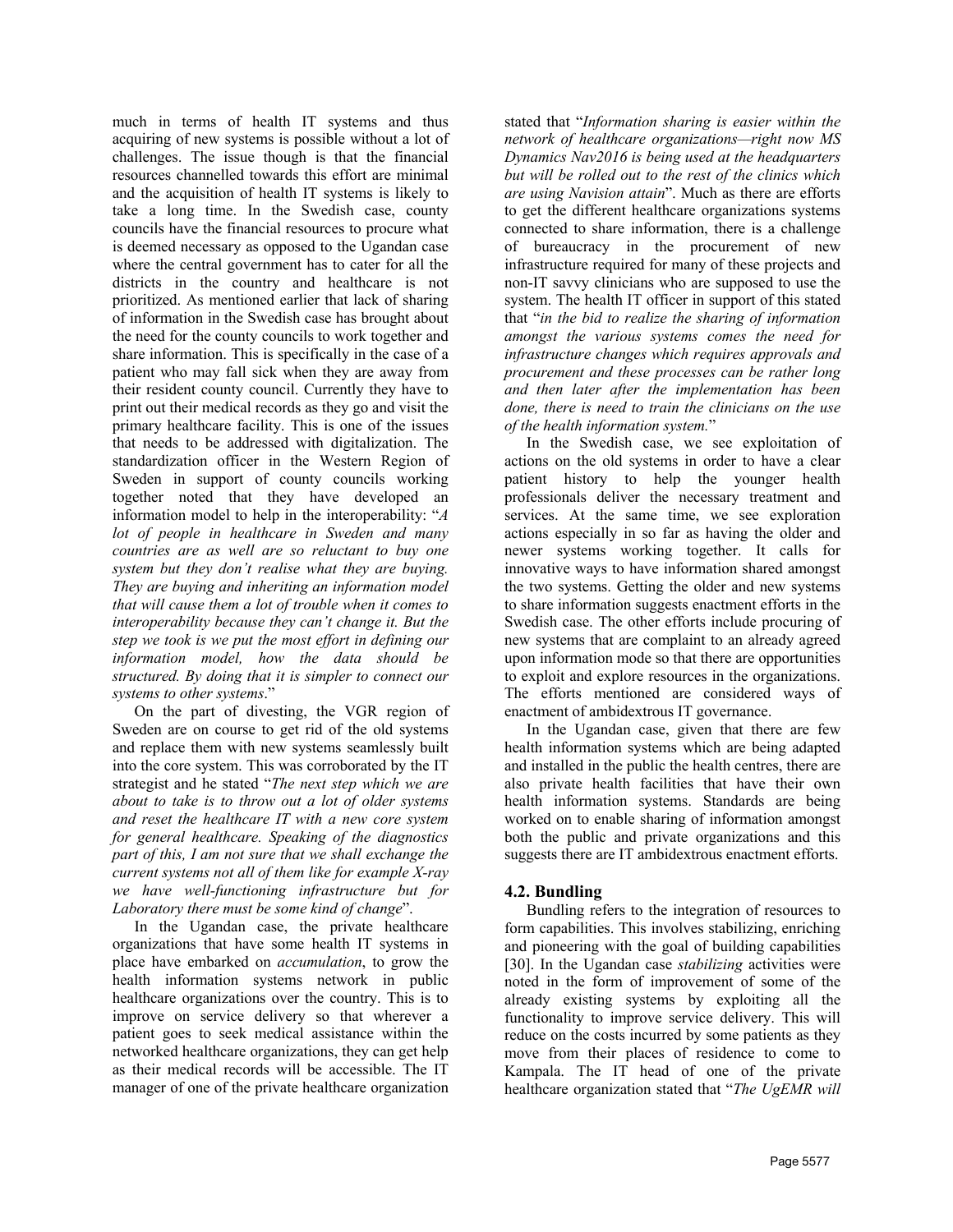*be able to track patients in all districts in the country. This we think will help us achieve our 90-90-90 strategy whereby those who were unable to travel to Kampala to carry out tests or collect their ARVs will now be able to access all these services in their home districts*".

In private healthcare organizations there are IT systems that are focused on the clinical, accounting or inventory and these are standalone systems. To realize improved efficiency, there is need to have the systems share information. This is an example of *enriching* where the current capabilities are extended. This will make it easier to monitor a patient from the time they come into the hospital until the time they leave after treatment. *Enriching* activities in this case have seen the top management of the private healthcare organizations push for the integration of the existing systems so there can be seamless flow of information between all or most of the available systems. The IT officer at one of the private healthcare organization stated that "*The board gave a period of one year to have the accounting and medical records systems share information to enable more transparency in the monitoring of the patients as well as the revenue streams. Furthermore, the board asked the IT department to write a paper on how ICT aligns with the business*".

For the Swedish case bundling activities were noted and these were mainly in the areas of *enriching* and *pioneering*. Many of the county councils appreciated the need to work together in order to improve their efficiency in serving the patients. This was evident in the way county councils in a given region agreed to procure systems with the same standards in order to share information. This is something that it has not been happening. A patient who needs medical attention out of their county council has to print out their medical records and share them with the physician. With standardized systems this will be solved as stated by the standardization officer "*We know how our information is structured. And that is why we could easily not just connect but we could also show the benefits for the patients. It has been happening for the last 12 years in VGR*.".

The IT strategist in corroboration of the issue to do with standardization of systems stated that "*In the last two to three years there has been a change and we are in the process of buying this core system, and for the core system itself, the top management has put down their foot and said we have to do it properly and this will change the way we deliver hospital IT in the region. There are some goals we should achieve and those we should not and what systems we must get rid of*."

Furthermore, an innovation fund was created in Western Sweden to fund innovations that can lead to better delivery of health IT. The political leadership of Västra Götland Region (VGR) apportioned money for that cause and a call was sent out with the aim of attracting ideas for innovation. This is a pioneering activity given that it creates new capabilities. The head of the innovation fund stated that "*For the first time we have this opportunity and the politicians have approved 20M SEK this year (2017). We had 177 applications and 39 projects emerged successful. It is not a scientific project but an innovative and developmental project. The county wants to support innovation in the region*.". This project will also create some stabilization and enrich the health service delivery process.

### **4.3. Leveraging**

Leveraging involves a sequence of processes to exploit the organization's capabilities and taking advantage of specific market opportunities. It includes *mobilizing, coordinating* and *deployment* of capabilities to create value. It includes a sequence of processes to exploit the organization's capabilities.

In the Swedish case, a plan is underway to procure a core system which should comply with the information model that was developed to enable sharing of information. There are *coordinating* activities where the leaderships of the different county councils meet regularly to devise ways of reforming the capability configurations to create value. *Mobilizing* activities involve having a plan that indicates how to achieve the implementation of the core system in the next 10-15 years as it provides a vision for the capabilities needed to form the needed capability configurations. In this regard, the standardization officer stated "*The step we took is we put the most effort in defining our information model, how the data should be structured. By doing that it is simpler to connect our systems to share information.*"

This will require *coordination* which is already in progress given that there is now collaboration amongst the county councils. There are also efforts in VGR to use clusters which are their strength to integrate capabilities and at the same time deploy. These clusters are multidisciplinary and the specialists from various sectors come together and meet in their areas to agree on how best ICT can be used to improve efficiency. The clusters are ways of *deploying* capabilities in order to exploit capability configurations formed by the *coordinating* processes. In line with this the ICT department head in Gothenburg area stated that "*The areas of strength in Gothenburg are not the organizations. The areas of strength require us to go back to the masters. The*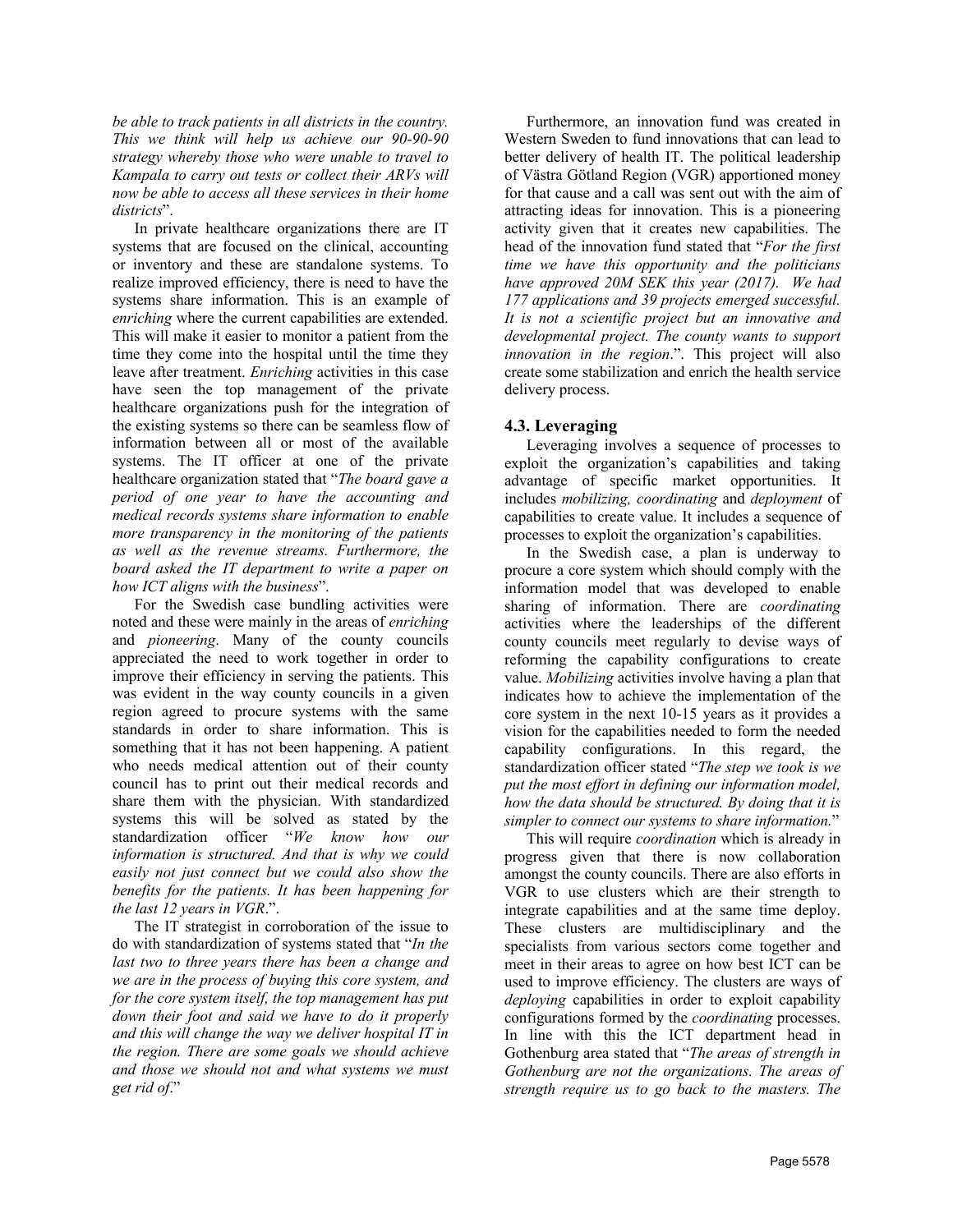*basic idea is that there should be in West Sweden at least one meeting place and one cluster initiative or organization for each and every area. I don't believe in one big IT cluster because ITs are broad and it can become diluted so we need to have a critical mass for each of the area. Therefore, for each area we need to have an organization where people meet, and we have almost succeeded on this*."

The governance of health IT in VGR requires streamlining in order to support the realization of the leveraging activities. The available funding to the county councils offers them the prerogative of procuring or implementing whatever they want. This creates a scenario where there seems to be different systems but in actual sense, they are the same but named differently. Thus, as stated by the Strategic Architect, governance of IT is key "*The various hospitals developed their own codes in informatics. When there is need to share the same data, there is a lot of work and a lot of it is IT but also people are key. For example, if there are three professors with different opinions, there it comes to governance. It is not about money because you could pour out money but it does not really help. You may develop your own systems but if each of the professors developed their own system there, we would not harvest the fruits. I think that is one thing that is the problem in the whole of Sweden.*"

Governance of IT from the RO perspective is seen as *mobilizing* which aims at providing a plan that should be followed through to realize the intended outcomes and this contributes to the efforts of enactment of ambidextrous IT governance.

In the Ugandan case, leveraging activities in the form of *mobilization* are happening and there are plans geared towards forming the vital capability configurations but the challenge comes in at the implementation. It is affected by a number of factors including but not limited to the inadequate finances, the bureaucracy in procurement of systems and lack of the will to realize the plans on paper. At the national level, an eHealth working group that constitutes of key stakeholders is in practice. This can be considered as *deployment and coordination as well*. At the organizational level, the board and senior management were in support of each other to see the success of the strategic plan. The IT officer at one of the private healthcare organizations stated that "*The board affects the decision of management. If the two are in conflict, it is very likely that plans will not be realized. Another IT officer stated that in order to realize the plans, there is need for new infrastructure but again bureaucratic red tape in the procurement process ends up affecting the implementation.*"

Furthermore, *coordination* in terms of bringing together key stakeholders to agree on the best way to deliver health services was evident in the Ugandan case. An eHealth working group was setup and its membership comprised of people from the Ministry of Health (Health professionals), the National Information Technology Authority of Uganda (NITAU) and Academia. The eHealth working group is working out policy guidelines that will guide the operations of the health IT in the country. The health Lead at NITAU stated that "*When people have any innovation in health IT, they never consult with NITAU but they go to Ministry of Health which grants them the permission to do whatever they have proposed. Overtime this has led to duplication of the same applications subsequently leading to a ban. With the eHealth group there can be consultations among the eHealth group membership before granting permission to implement any proposed innovation*."

In terms of deployment, the Ministry of Health has taken advantage of the District Health Information system 2 (DHIS2) which is available in most of the health centres in the districts of the country. This has improved on the reporting of health-related concerns from the districts on a monthly basis. This *enriching* effort extends current capabilities to benefit the health centres. These include the number of patients treated in a given month and for which ailments they were treated, and the cases and outbreaks of diseases among others. This helps the ministry in planning for the various districts based on the information they get. At the same time it leads to the avoidance of sending unwanted drugs to certain districts as different districts all have their own unique challenges. The commissioner in charge of Health Information Management systems stated that "*With the DHIS2 we have been able to get timely information from the health centres in the districts. This has equally supported the planning process as the technocrats are well informed about what is happening in the various parts of the country. As the Ministry we can then place the right order with the National Drug Authority and National Medical Stores*."

IT governance is concerned with the decision rights and accountability framework to achieve desirable behaviour in the use of IT. This description of IT governance suggests that the resource orchestration (RO) perspective is capable of supporting the enactment of IT governance. Using the RO framework, various activities aimed at exploitation and exploration of the existing resources are happening in the healthcare organizations in the two settings.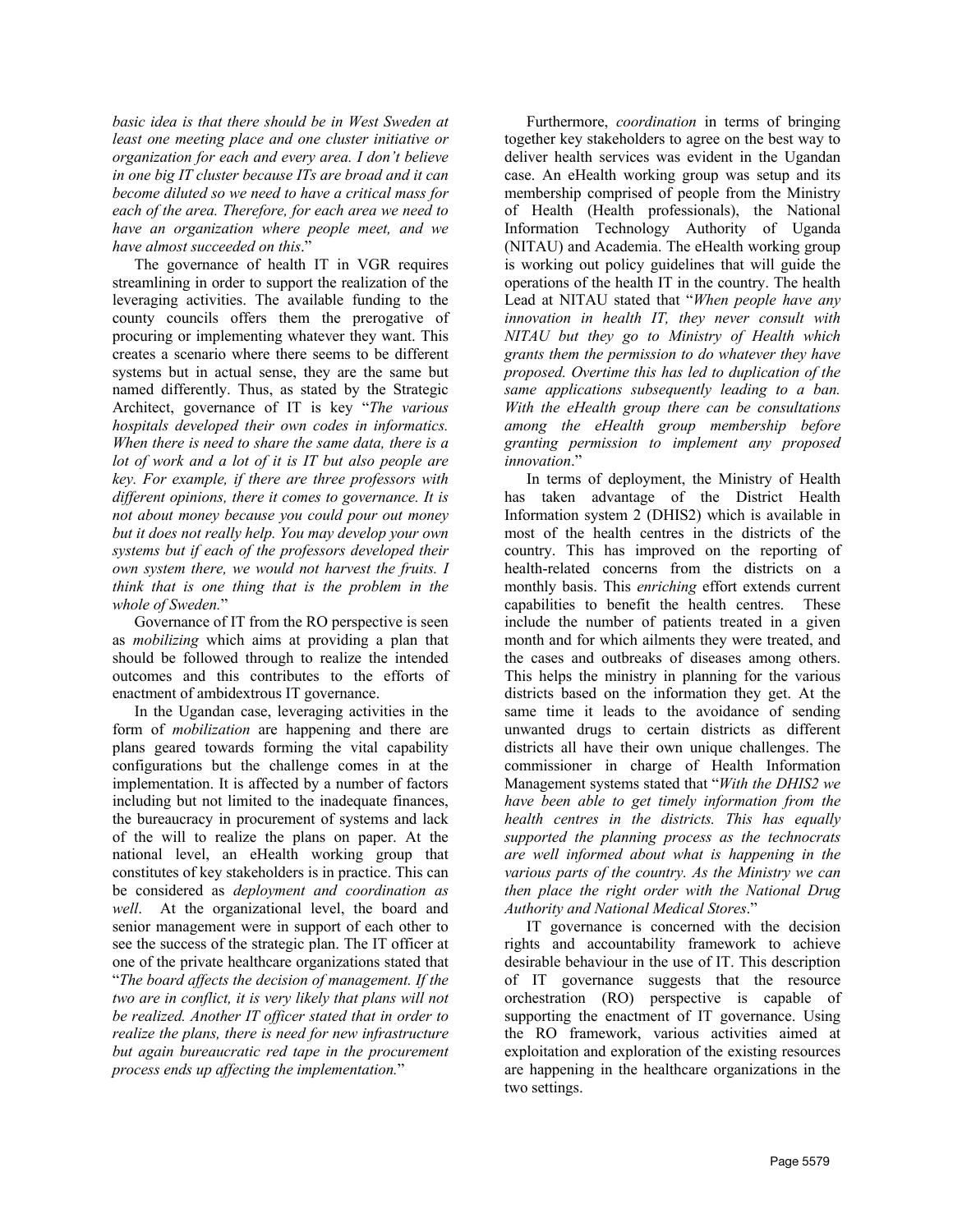## **5. Discussion and Conclusion**

The study using the resource orchestration perspective highlighted the different resource orchestration actions carried out by healthcare organizations in order to enact ambidextrous IT governance.

#### **Table 2 Summary of the different resource orchestration actions (challenges and opportunities) in the two contexts**

| Resource      | Developed                                                                                                                                                                                                                                                                                                                             | Developing                                                                                                                                                                                                                                                  |
|---------------|---------------------------------------------------------------------------------------------------------------------------------------------------------------------------------------------------------------------------------------------------------------------------------------------------------------------------------------|-------------------------------------------------------------------------------------------------------------------------------------------------------------------------------------------------------------------------------------------------------------|
| orchestration | context                                                                                                                                                                                                                                                                                                                               | context                                                                                                                                                                                                                                                     |
| actions       |                                                                                                                                                                                                                                                                                                                                       |                                                                                                                                                                                                                                                             |
| Structuring   | Procurement<br>process<br><sub>1s</sub><br>underway for a<br>standardized<br>healthcare<br>IT<br>with<br>system<br>information<br>sharing<br>among<br>different<br>the<br>healthcare<br>organizations in<br>the region                                                                                                                | Procurement of<br>health<br>basic<br>information<br>systems<br>Getting<br>to<br>IT<br>incorporate<br>in<br>key<br>processes of the<br>healthcare<br>organizations                                                                                           |
|               | Procurement<br>of<br>more IT systems<br>to incorporate IT<br>in areas whose<br>processes<br>were<br>not digitized.                                                                                                                                                                                                                    |                                                                                                                                                                                                                                                             |
| Bundling      | Use of APIs in<br>order<br>to<br>get<br>critical<br>health<br>records from the<br>old IT<br>systems<br>into the new IT<br>systems<br>Creation of new<br>capabilities<br>in<br>the region by for<br>example<br>adopting<br>a<br>new<br>information<br>model<br>Supporting<br>innovations from<br>individuals<br>of<br>startups through | Use<br>of<br>appropriate<br>technology<br>to<br>report<br>outbreaks given<br>the low digital<br>base<br>Registration of<br>patients<br>and<br>storing<br>their<br>records<br>to<br>the<br>replace<br>rudimentary<br>methods<br>οf<br>writing<br>in<br>books |

|            | the science parks                                                                                                                                                                                                                                                                           |                                                                                                                                                                                                                                |
|------------|---------------------------------------------------------------------------------------------------------------------------------------------------------------------------------------------------------------------------------------------------------------------------------------------|--------------------------------------------------------------------------------------------------------------------------------------------------------------------------------------------------------------------------------|
| Leveraging | <b>Bringing</b><br>together<br>the<br>different<br>specialist<br>clusters in the<br>region and tap<br>their<br>into<br>professionalism<br>- of<br>a way<br>as<br>planning for the<br>future<br>Piloting of the<br>different<br>initiatives<br>that<br>are outputs from<br>the science parks | Encouraging<br>the clinicians to<br>adopt the use of<br>IТ<br>in their<br>processes<br>Having a team<br>coordinate<br>to to<br>the various<br>processes in the<br>organization to<br>realize<br>the<br>strategic<br>objectives |

As noted in previous literature [1,41], IT Governance has displayed a tendency for increased focus on efficiency over time partly due to bureaucracy and formalism being a function of time in large organizations [42,43]. Hence, the Swedish setting, with its longer track-record of computerization and its larger installed digital base has geared itself into a position where innovation is not supported by the formal control. This explains the increased demand for shifting the emphasis away from efficiency towards innovation.

In contrast, the Ugandan setting displayed a lower degree of formal control, resulting in a tendency to focus on innovation at the expense of efficiency. A smaller installed digital base, results in easier development and adaption of new solutions, since there is a limited legacy environment to take into account, i.e. less complexity. The strained economic situation in the developing setting makes efficiency gains necessary, whereas we saw initiatives such as the "ban on innovation" being pushed by legislation. Hence, the developing setting displays a contrary stance to the developed setting, in their aspiration to shift the emphasis away from innovation towards efficiency.

On the basis of this, the findings point to a central difference in terms of how ambidextrous IT Governance is enacted in the two different settings. Previous research hypothesizes that the difference in necessary focus on innovation versus efficiency is contingent upon the level of dynamism in the external environment [13,15], yet the findings add to a different interpretation to this relationship. The Ugandan setting is invariably more dynamic than the Swedish one, with more political and geo-political turbulence in place, in parallel with a major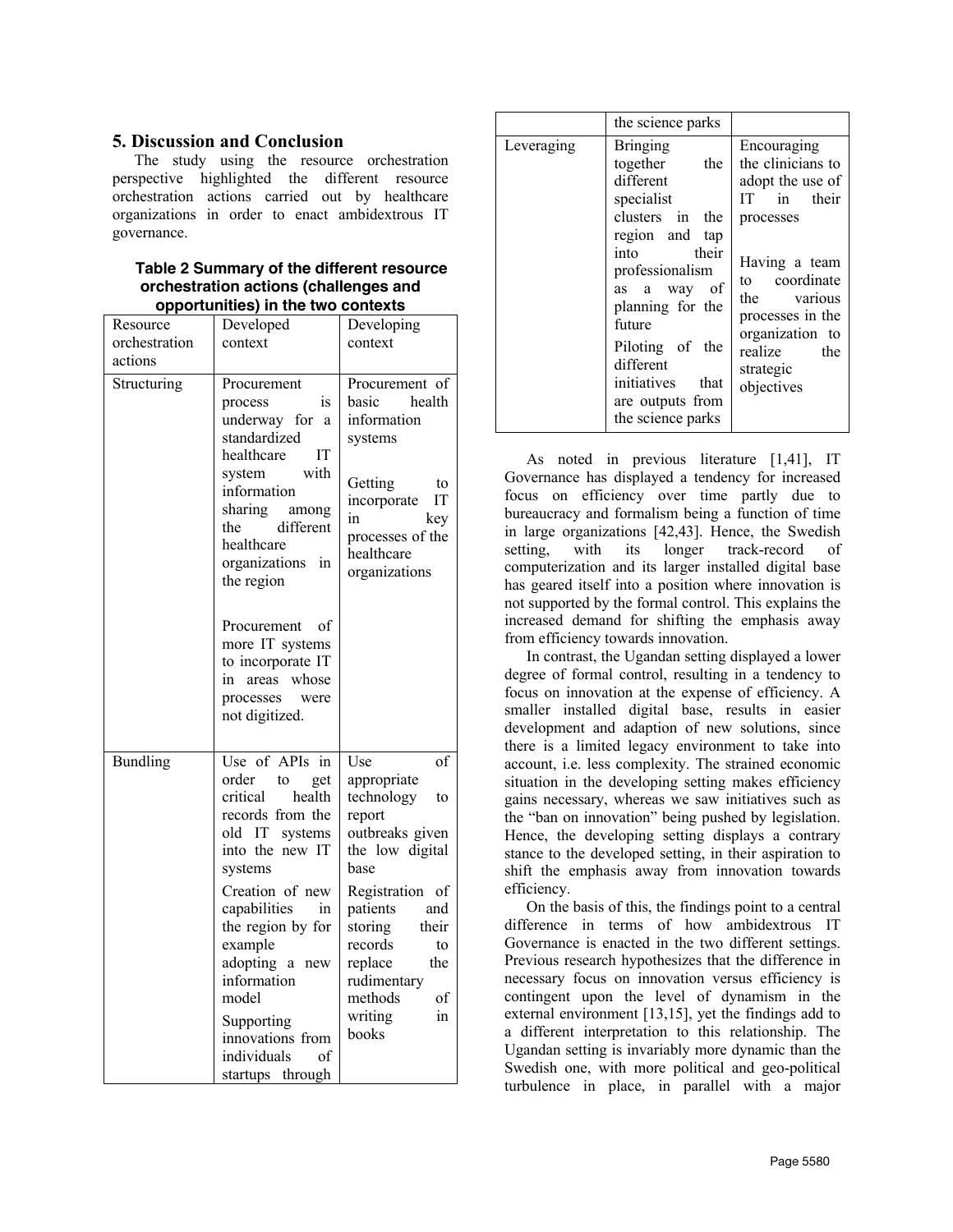revamping of the healthcare system itself. At the same time, it has little of the institutional inertia present within the Swedish setting, with a strong installed base of existing solutions acting as deterrents to change. This offers the possibility to further nuance ambidexterity research in two major ways.

First, the assumption that in a dynamic environment, focus on efficiency is meant to attain a certain level of efficiency. This suggests that in the Ugandan setting, if sufficient efficiency is not attained, the organization is not in position to shift its emphasis more towards innovation.

Second, findings point to the issue that the enactment of ambidextrous IT Governance is contingent upon the historical development of governance structures, processes and relational mechanisms [22]. With the increased formalization over time comes an increased tendency to shift the ambidextrous balance towards innovation. This tendency is endogenous in character, and hence challenges the assumption of a direct relationship between the ambidextrous balancing point and environmental dynamism. The shift towards an increased focus on innovation may suggest the effect of either environmental changes or increased/affirmed internal inertia due to formalization of controls [44]. Hence, the casual relationship assumed in the literature is warrant for additional inquiry. Future research should be directed towards better understanding the intricate process of dynamic ambidexterity. As proposed in this paper, the perspective of IT Governance enactment may prove a fruitful avenue through which these issues may be approached.

#### **6. Acknowledgements**

 The author would like to thank SIDA. This work was supported by the SIDA/BRIGHT project 317 under the Makerere-Sweden bilateral research programme 2015-2020. In addition, I would like to thank the HICSS reviewers for their insightful comments that contributed to the improvement of the paper.

## **7. References**

[1] Garavaglia, G., Lettieri, E., Agasisti, T. and Lopez, S., 2011. Efficiency and quality of care in nursing homes: an Italian case study. *Health care management science*, *14*(1), pp.22–35.

[2] Gregory, R.W., Keil, M., Muntermann, J. and Mähring, M., 2015. Paradoxes and the nature of ambidexterity in IT transformation programs. *Information Systems Research*, *26*(1), pp.57–80.

[3] Bradley, R. V., Byrd, T. A., Pridmore, J. L., Thrasher, E., Pratt, R. M., and Mbarika, V. W. 2012. " "An Empirical Examination of Antecedents and Consequences of It Governance in U.S. Hospitals,"" *Journal of Information Technology* (27:2), pp. 156-177.

[4] Locatelli, P., Restifo, N., Gastaldi, L., Sini, E., and Torresani, M. 2010. "The Evolution of Hospital Information Systems and the Role of Electronic Patient Records: From the Italian Scenario to a Real Case," *Medinfo*, pp. 247-251.

[5] Bygstad, B., Hanseth, O., Siebenherz, A., and Øvrelid, E. 2017. "Process Innovation Meets Digital Infrastructure in a High-Tech Hospital, *25th European Conference on Information Systems (ECIS), Guimarães,Portugal, 2017*

[6] Legner, C., Eymann, T., Hess, T., Matt, C., Böhmann, T., Drews, P., Mädche, A., Urbach, N. and Ahlemann, F., 2017. Digitalization: opportunity and challenge for the business and information systems engineering community. *Business & information systems engineering*, *59*(4), pp.301-308.

[7] Braun, V. and Clarke, V., 2006. Using thematic analysis in psychology. *Qualitative research in psychology*, *3*(2), pp.77-101.

[8] Weill, P., and Ross, J. W. 2004. IT Governance: How Top Performers Manage It Decision Rights for Superior Results. Harvard Business Press.

[9] Debreceny, R.S., 2013. Research on IT governance, risk, and value: Challenges and opportunities. *Journal of Information Systems*, *27*(1), pp.129-135.

[10] Gregory, R.W., Kaganer, E., Henfridsson, O. and Ruch, T.J., 2018. IT Consumerization and the Transformation of IT Governance. *MIS Quarterly*, *42*(4), pp.1225-1253.

[11] Xue, L., Ray, G. and Sambamurthy, V., 2013. Efficiency or Innovation: How Do Industry Environments Moderate the Effects of Firms' IT Asset Portfolios. *Published at: MIS Quarterly*, *36*(2), p.2012.

[12] March, J.G., 1991. Exploration and exploitation in organizational learning. *Organization science*, *2*(1), pp.71- 87.

[13] Raisch, S. and Birkinshaw, J., 2008. Organizational ambidexterity: Antecedents, outcomes, and moderators. *Journal of management*, *34*(3), pp.375-409.

[14] Luger, J., Raisch, S. and Schimmer, M., 2018. Dynamic balancing of exploration and exploitation: The contingent benefits of ambidexterity. *Organization Science*, *29*(3), pp.449-470.

[15] Zimmermann, A., Raisch, S. and Cardinal, L.B., 2018. Managing persistent tensions on the frontline: A